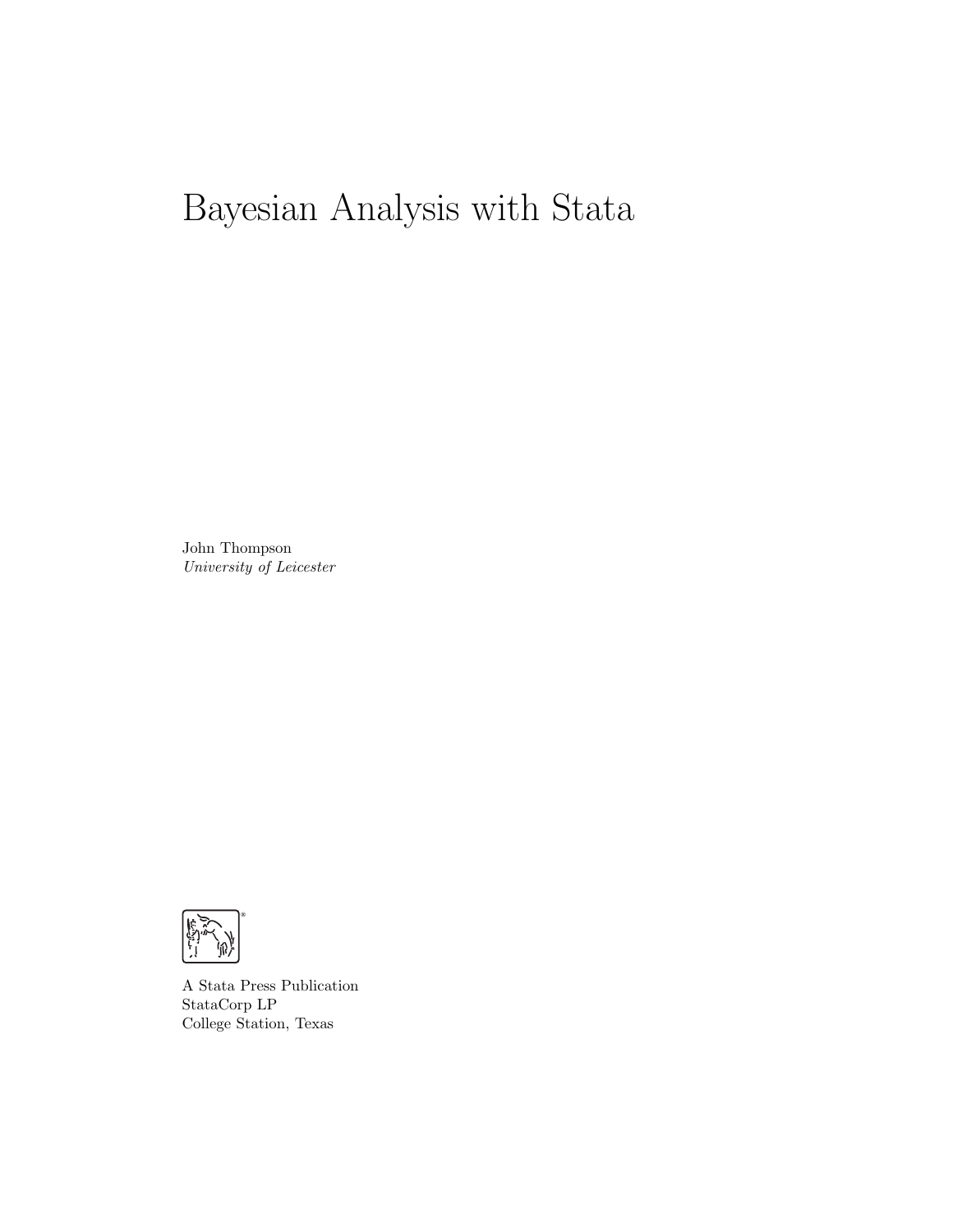

Copyright  $\odot$  2014 by StataCorp LP All rights reserved. First edition 2014

Published by Stata Press, 4905 Lakeway Drive, College Station, Texas 77845 Typeset in  $\mathbb{H}\Gamma\gamma X\,2\varepsilon$ Printed in the United States of America 10 9 8 7 6 5 4 3 2 1

ISBN-10: 1-59718-141-2 ISBN-13: 978-1-59718-141-9

Library of Congress Control Number: 2014930482

No part of this book may be reproduced, stored in a retrieval system, or transcribed, in any form or by any means—electronic, mechanical, photocopy, recording, or otherwise—without the prior written permission of StataCorp LP.

Stata, **STaTa**, Stata Press, Mata, **mata**, and NetCourse are registered trademarks of StataCorp LP.

Stata and Stata Press are registered trademarks with the World Intellectual Property Organization of the United Nations.

 $\mathbb{F}\to \mathbb{F}$ 2 $\varepsilon$  is a trademark of the American Mathematical Society.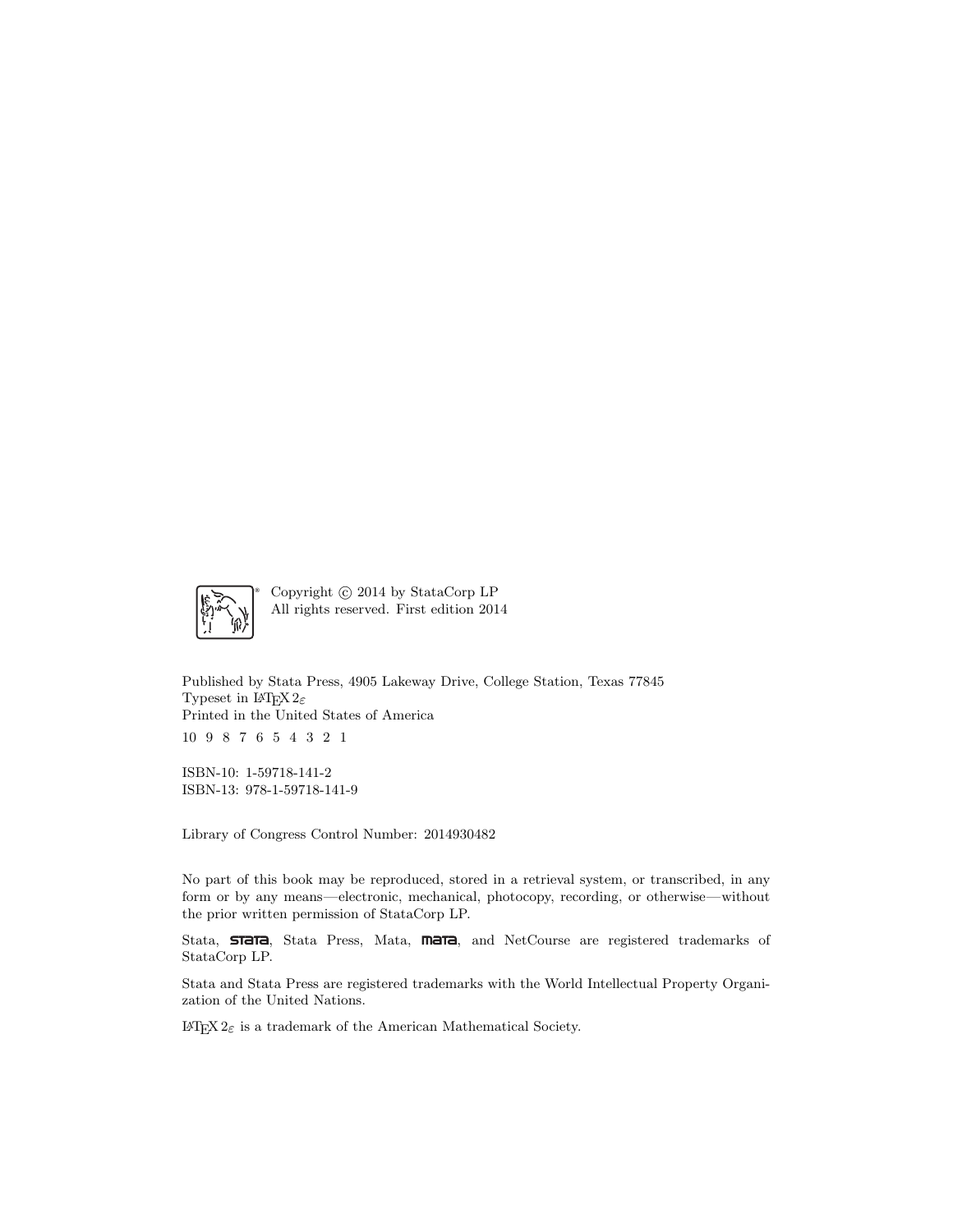(Pages omitted)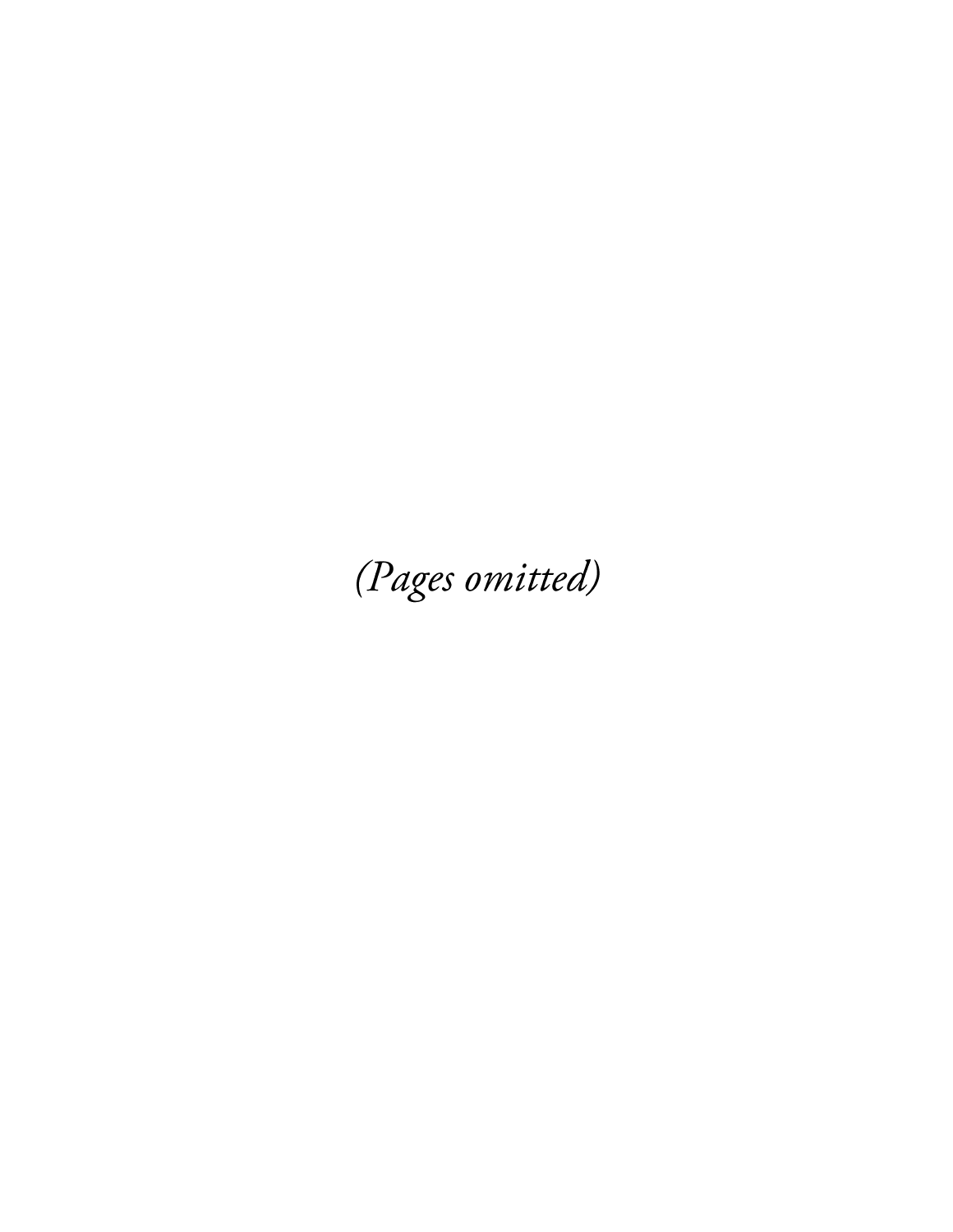# **Contents**

|              | List of figures          |                                                                                         |                  |
|--------------|--------------------------|-----------------------------------------------------------------------------------------|------------------|
|              | List of tables           |                                                                                         | xvii             |
|              | Preface                  |                                                                                         | xix              |
|              | Acknowledgments          |                                                                                         | xxi              |
| $\mathbf{1}$ | The problem of priors    |                                                                                         |                  |
|              | 1.1                      | Case study 1: An early phase vaccine trial $\ldots \ldots \ldots \ldots \ldots$         | $\mathbf{1}$     |
|              | 1.2                      |                                                                                         | $\overline{2}$   |
|              | 1.3                      |                                                                                         | $\overline{4}$   |
|              | 1.4                      | Selecting a good prior $\ldots \ldots \ldots \ldots \ldots \ldots \ldots \ldots$        | $\overline{5}$   |
|              | 1.5                      |                                                                                         | $\overline{7}$   |
|              | 1.6                      |                                                                                         | 8                |
| $\mathbf{2}$ | Evaluating the posterior |                                                                                         |                  |
|              | 2.1                      |                                                                                         | 9                |
|              | 2.2                      | Case study 1: The vaccine trial revisited $\ldots \ldots \ldots \ldots \ldots$          | $\boldsymbol{9}$ |
|              | 2.3                      |                                                                                         | 11               |
|              | 2.4                      | Case study 2: Blood pressure and age $\dots \dots \dots \dots \dots \dots$              | 12               |
|              | 2.5                      | Case study 2: BP and age continued $\ldots \ldots \ldots \ldots \ldots \ldots$          | 17               |
|              | 2.6                      |                                                                                         | 19               |
|              | 2.7                      |                                                                                         | 21               |
|              | 2.8                      | Changing parameterization $\ldots \ldots \ldots \ldots \ldots \ldots \ldots$            | 23               |
|              | $2.9\,$                  | Starting points $\ldots \ldots \ldots \ldots \ldots \ldots \ldots \ldots \ldots \ldots$ | 24               |
|              | 2.10                     |                                                                                         | 24               |
| 3            |                          | Metropolis-Hastings                                                                     | 27               |
|              | 3.1                      |                                                                                         | 27               |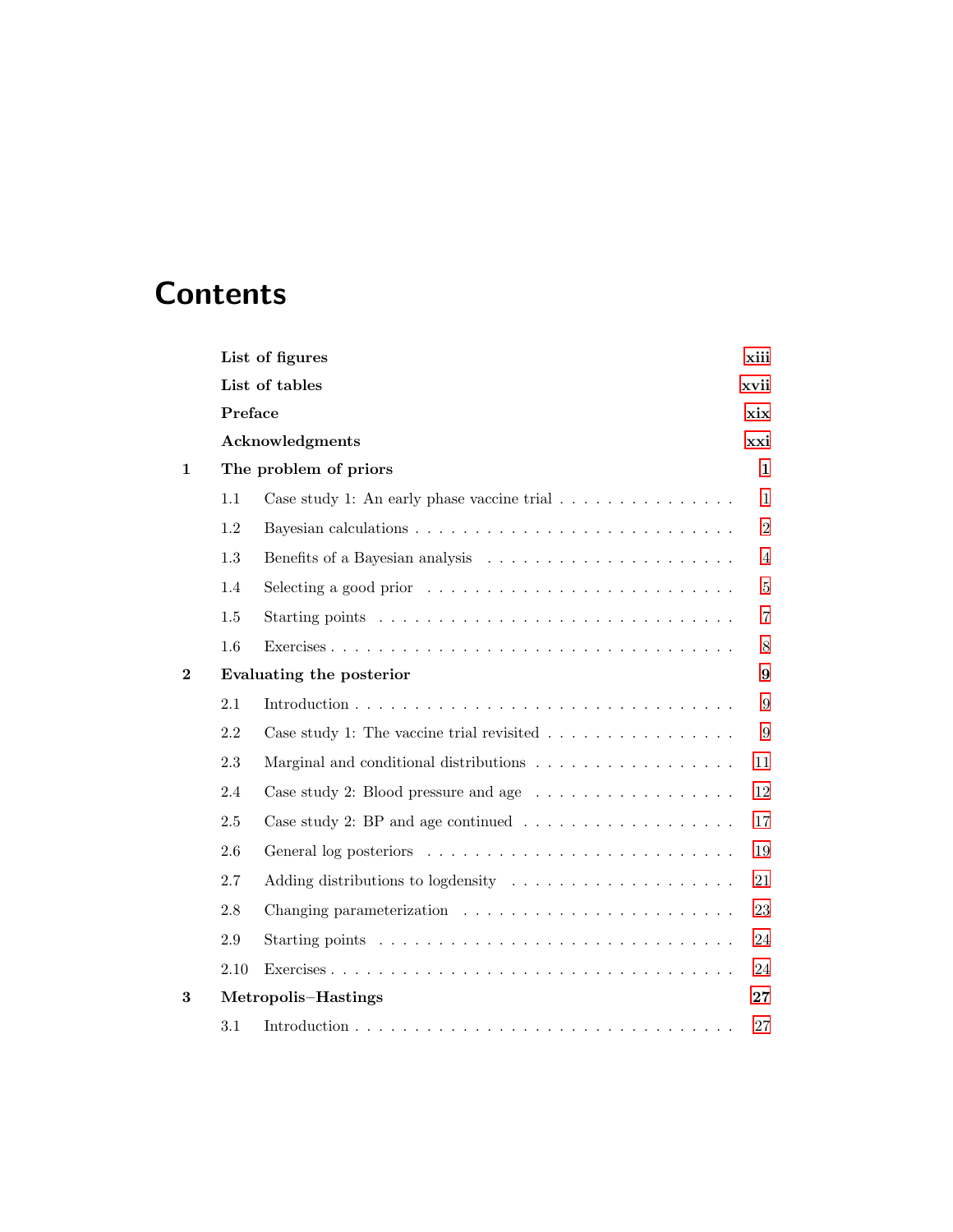### viii *Contents*

|   | $\!3.2\!$ | The MH algorithm in Stata $\dots \dots \dots \dots \dots \dots \dots \dots \dots$        | 29     |
|---|-----------|------------------------------------------------------------------------------------------|--------|
|   | 3.3       | The mhs commands $\ldots \ldots \ldots \ldots \ldots \ldots \ldots \ldots \ldots$        | 30     |
|   | 3.4       |                                                                                          | 31     |
|   | 3.5       | Scaling the proposal distribution $\ldots \ldots \ldots \ldots \ldots \ldots$            | 36     |
|   | 3.6       |                                                                                          | 37     |
|   | 3.7       | Multiparameter models                                                                    | 39     |
|   | 3.8       | Case study 3: Polyp counts continued $\ldots \ldots \ldots \ldots \ldots$                | $39\,$ |
|   | 3.9       |                                                                                          | 44     |
|   |           | 3.9.1                                                                                    | 44     |
|   |           | 3.9.2                                                                                    | 47     |
|   | 3.10      |                                                                                          | 48     |
|   | 3.11      | Starting points $\ldots \ldots \ldots \ldots \ldots \ldots \ldots \ldots \ldots \ldots$  | 49     |
|   | 3.12      |                                                                                          | 50     |
| 4 |           | Gibbs sampling                                                                           | 53     |
|   | 4.1       |                                                                                          | 53     |
|   | 4.2       | Case study 4: A regression model for pain scores $\dots \dots \dots$                     | 54     |
|   | 4.3       |                                                                                          | 59     |
|   | 4.4       | Gibbs sampling with nonstandard distributions $\ldots \ldots \ldots \ldots$              | 59     |
|   |           | 4.4.1                                                                                    | 60     |
|   |           | 4.4.2<br>Slice sampling $\ldots \ldots \ldots \ldots \ldots \ldots \ldots \ldots$        | 61     |
|   |           | 4.4.3                                                                                    | 63     |
|   | $4.5\,$   | The gbs commands $\ldots \ldots \ldots \ldots \ldots \ldots \ldots \ldots \ldots \ldots$ | 66     |
|   | 4.6       | Case study 4 continued: Laplace regression                                               | 67     |
|   | 4.7       |                                                                                          | 71     |
|   | 4.8       |                                                                                          | 72     |
| 5 |           | Assessing convergence                                                                    | 75     |
|   | 5.1       |                                                                                          | 75     |
|   | $5.2\,$   |                                                                                          | 75     |
|   | 5.3       | Detecting too short a run $\dots \dots \dots \dots \dots \dots \dots \dots \dots$        | 80     |
|   |           | 5.3.1                                                                                    | 81     |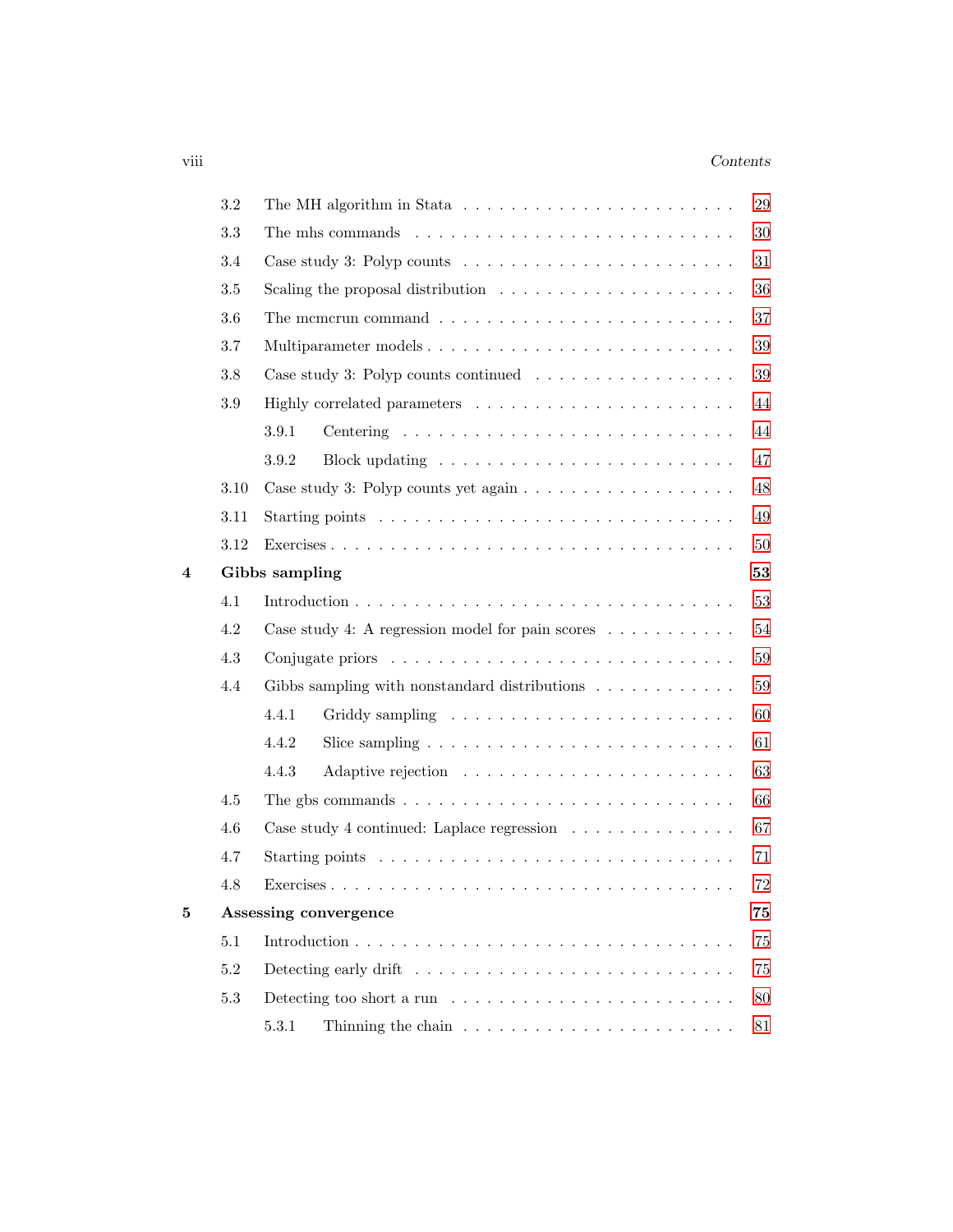### *Contents* ix

|   | 5.4 | 83                                                                                            |
|---|-----|-----------------------------------------------------------------------------------------------|
|   | 5.5 | Convergence of functions of the parameters<br>85                                              |
|   | 5.6 | 85                                                                                            |
|   | 5.7 | 90                                                                                            |
|   | 5.8 | 90                                                                                            |
| 6 |     | Validating the Stata code and summarizing the results<br>93                                   |
|   | 6.1 | 93                                                                                            |
|   | 6.2 | 93                                                                                            |
|   | 6.3 | 97                                                                                            |
|   | 6.4 | 100                                                                                           |
|   | 6.5 | 104                                                                                           |
|   | 6.6 | 108                                                                                           |
|   | 6.7 | 108                                                                                           |
| 7 |     | Bayesian analysis with Mata<br>111                                                            |
|   | 7.1 | 111                                                                                           |
|   | 7.2 | 111                                                                                           |
|   | 7.3 | 116                                                                                           |
|   | 7.4 | Case study 7: Germination of broomrape<br>118                                                 |
|   |     | 7.4.1<br>Tuning the proposal distributions<br>121                                             |
|   |     | 7.4.2<br>Using conditional distributions $\ldots \ldots \ldots \ldots \ldots$<br>122          |
|   |     | 7.4.3<br>123<br>More efficient computation $\ldots \ldots \ldots \ldots \ldots \ldots \ldots$ |
|   |     | 7.4.4<br>124                                                                                  |
|   |     | 7.4.5<br>125                                                                                  |
|   |     | 7.4.6<br>Slice, Griddy, and ARMS sampling $\dots \dots \dots \dots \dots$<br>126              |
|   |     | 7.4.7<br>126                                                                                  |
|   |     | Adding new densities to logdensity() $\ldots \ldots \ldots \ldots$<br>7.4.8<br>128            |
|   | 7.5 | 129                                                                                           |
|   | 7.6 | 129                                                                                           |
| 8 |     | Using WinBUGS for model fitting<br>131                                                        |
|   | 8.1 | 131                                                                                           |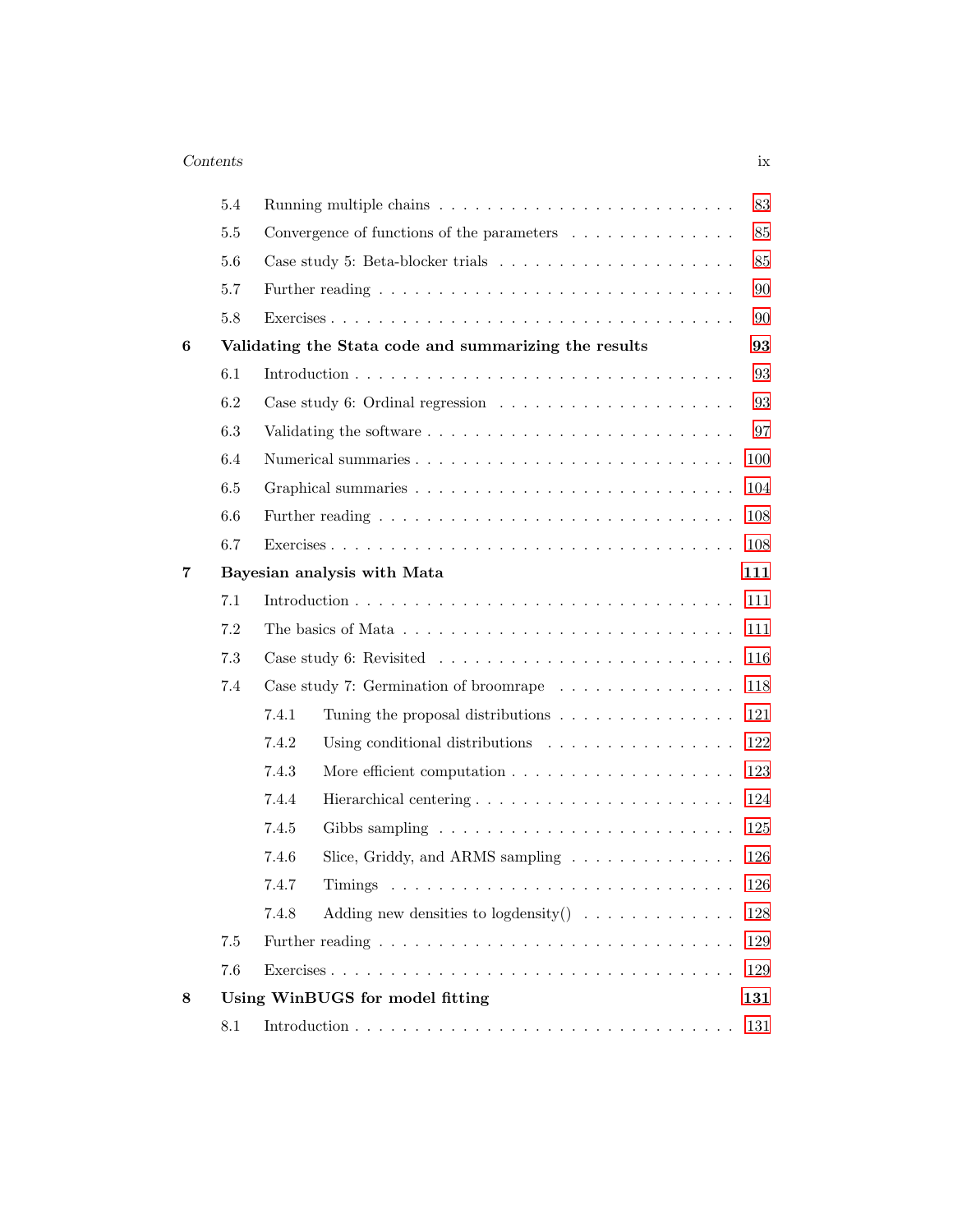### x *Contents*

| 8.2             |       | 131                                                                                            |
|-----------------|-------|------------------------------------------------------------------------------------------------|
|                 | 8.2.1 | 132                                                                                            |
|                 | 8.2.2 | 132                                                                                            |
| 8.3             |       | 133                                                                                            |
|                 | 8.3.1 | 133                                                                                            |
|                 | 8.3.2 | The data file $\ldots \ldots \ldots \ldots \ldots \ldots \ldots \ldots \ldots$<br>135          |
|                 | 8.3.3 | 136                                                                                            |
|                 | 8.3.4 | The script file $\ldots \ldots \ldots \ldots \ldots \ldots \ldots \ldots \ldots$<br>137        |
|                 | 8.3.5 | Running the script $\ldots \ldots \ldots \ldots \ldots \ldots \ldots$<br>138                   |
|                 | 8.3.6 | 138                                                                                            |
|                 | 8.3.7 | 139                                                                                            |
|                 | 8.3.8 | Reading WinBUGS data files<br>139                                                              |
| 8.4             |       | Case study 8: Growth of sea cows $\dots \dots \dots \dots \dots \dots \dots \dots$<br>140      |
|                 | 8.4.1 | 144                                                                                            |
| 8.5             |       | 146                                                                                            |
|                 | 8.5.1 | 150                                                                                            |
|                 | 8.5.2 | Changing the seed for the random-number generator $\ldots$ .<br>151                            |
| 8.6             |       | 152                                                                                            |
|                 | 8.6.1 | Missing data<br>152                                                                            |
|                 | 8.6.2 | 152                                                                                            |
|                 | 8.6.3 | 154                                                                                            |
|                 | 8.6.4 | 155                                                                                            |
|                 | 8.6.5 | The cut() function $\ldots \ldots \ldots \ldots \ldots \ldots \ldots \ldots$<br>155            |
| 8.7             |       | 156                                                                                            |
| 8.8             |       | Programming a series of Bayesian analyses<br>157                                               |
| $\!\!\!\!\!8.9$ |       | 159                                                                                            |
| 8.10            |       | 159                                                                                            |
| 8.11            |       | Starting points $\ldots \ldots \ldots \ldots \ldots \ldots \ldots \ldots \ldots \ldots$<br>161 |
| 8.12            |       | 161                                                                                            |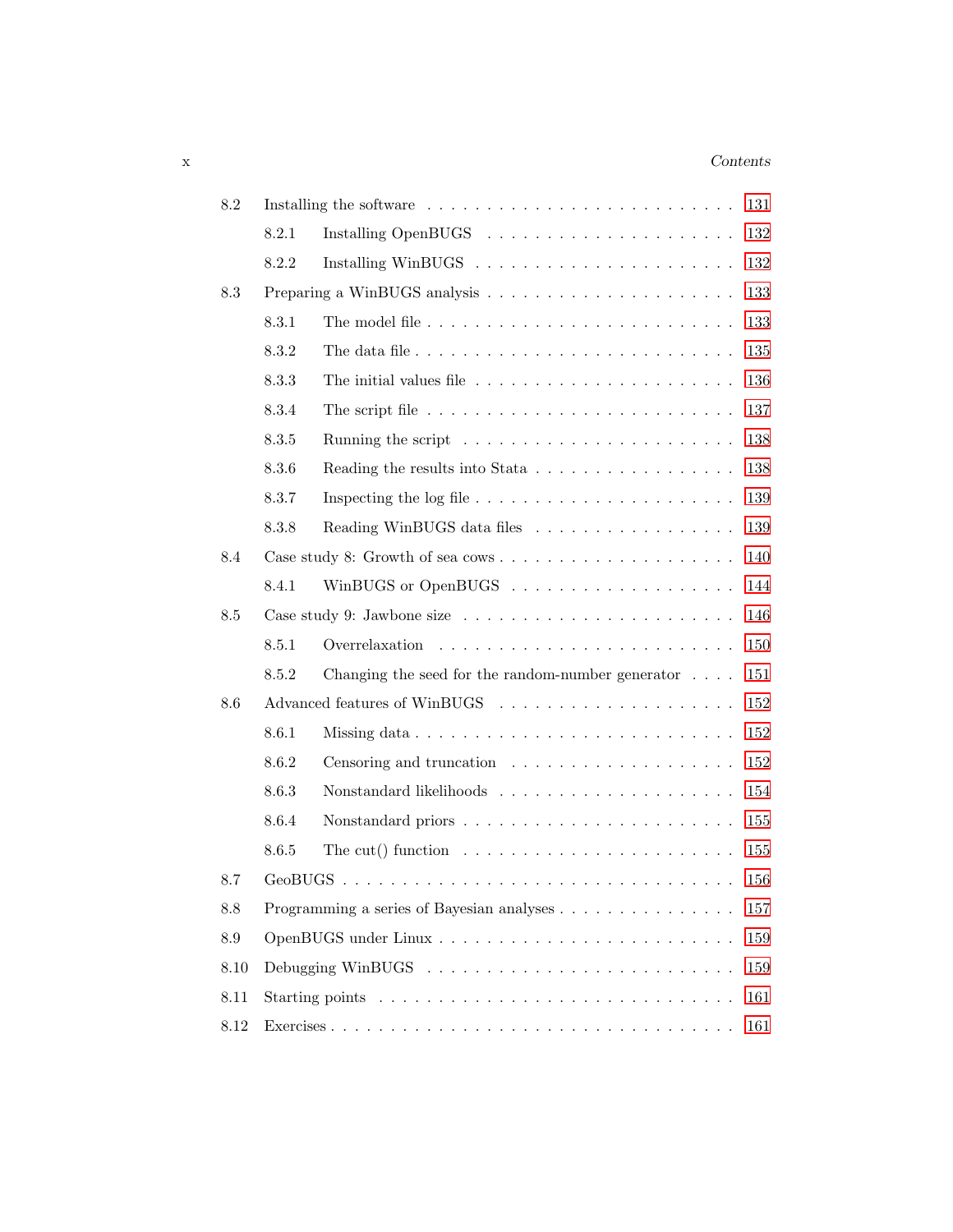### *Contents* xi

| 9  |      | Model checking                                                                           | 163         |
|----|------|------------------------------------------------------------------------------------------|-------------|
|    | 9.1  |                                                                                          | 163         |
|    | 9.2  |                                                                                          | 163         |
|    | 9.3  |                                                                                          | 165         |
|    | 9.4  | Case study 10: Models for Salmonella assays                                              | 166         |
|    |      | 9.4.1                                                                                    | 167         |
|    |      | 9.4.2<br>Plotting the predictive distributions $\ldots \ldots \ldots \ldots \ldots$      | 169         |
|    |      | 9.4.3                                                                                    | 170         |
|    |      | 9.4.4                                                                                    | 174         |
|    |      | 9.4.5                                                                                    | 177         |
|    | 9.5  |                                                                                          | 179         |
|    | 9.6  |                                                                                          | 180         |
|    | 9.7  |                                                                                          | 182         |
|    | 9.8  |                                                                                          | 182         |
| 10 |      | Model selection                                                                          | 185         |
|    | 10.1 |                                                                                          | 185         |
|    | 10.2 | Case study 11: Choosing a genetic model $\ldots \ldots \ldots \ldots$                    | 186         |
|    |      | 10.2.1                                                                                   | 187         |
|    |      | 10.2.2                                                                                   | 188         |
|    | 10.3 | Calculating a BF $\ldots \ldots \ldots \ldots \ldots \ldots \ldots \ldots \ldots \ldots$ | 189         |
|    | 10.4 | Calculating the BFs for the NTD case study $\ldots \ldots \ldots \ldots$                 | 191         |
|    | 10.5 | Robustness of the BF                                                                     | 199         |
|    | 10.6 |                                                                                          | 199         |
|    | 10.7 |                                                                                          | 201         |
|    | 10.8 | DIC for the genetic models $\dots \dots \dots \dots \dots \dots \dots \dots \dots$       | 203         |
|    | 10.9 |                                                                                          | 204         |
|    |      |                                                                                          | 204         |
| 11 |      | Further case studies                                                                     | ${\bf 205}$ |
|    | 11.1 |                                                                                          | 205         |
|    | 11.2 | Case study 12: Modeling cancer incidence                                                 | <b>205</b>  |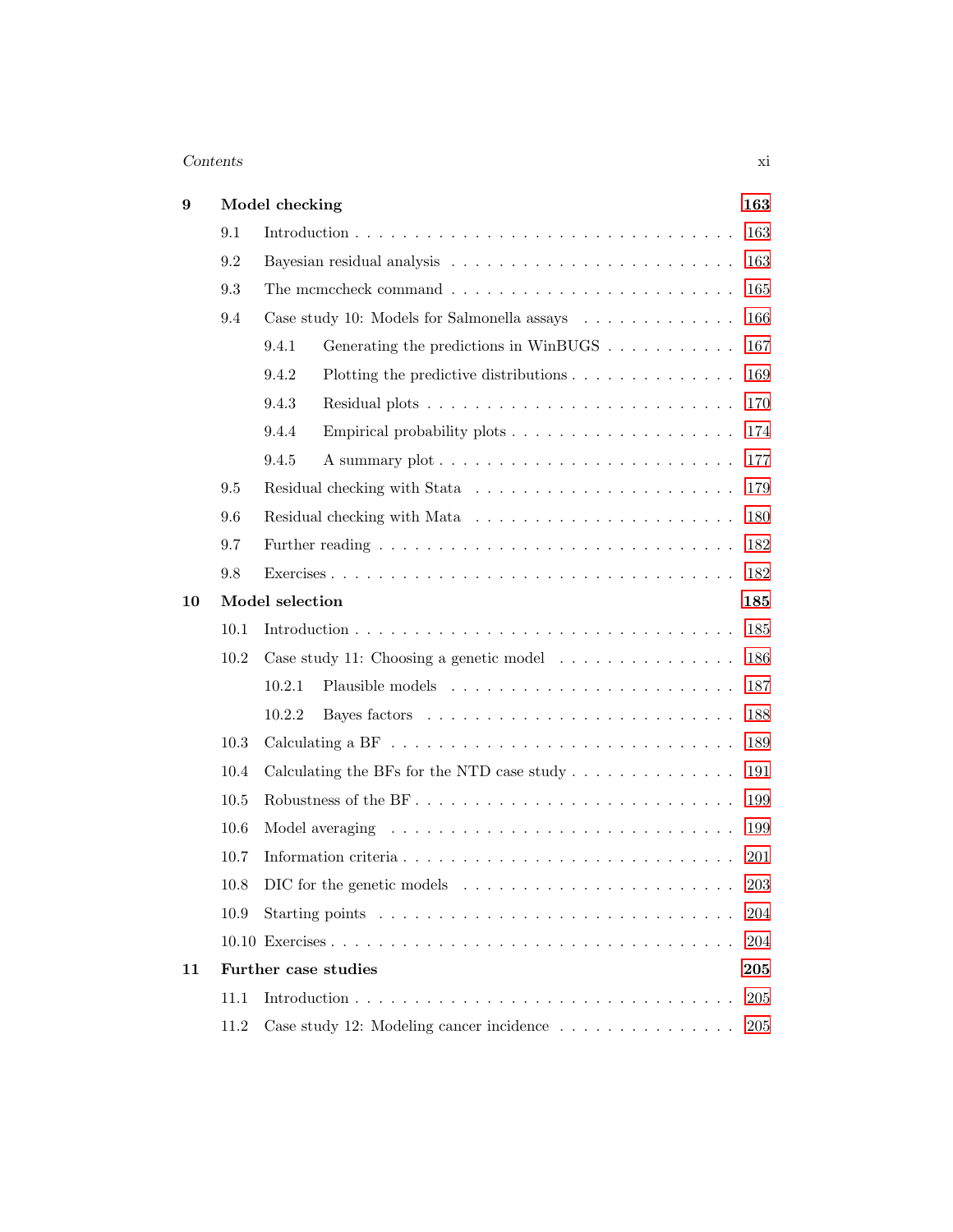### xii *Contents*

|    | 11.3              |                                                                                                |     |
|----|-------------------|------------------------------------------------------------------------------------------------|-----|
|    | 11.4              | Case study 14: Microarray experiment 219                                                       |     |
|    | 11.5              | Case study 15: Recurrent asthma attacks 228                                                    |     |
|    | 11.6              |                                                                                                | 235 |
| 12 |                   | Writing Stata programs for specific Bayesian analysis                                          | 237 |
|    | 12.1              |                                                                                                |     |
|    | 12.2              | The Bayesian lasso $\ldots \ldots \ldots \ldots \ldots \ldots \ldots \ldots \ldots \ldots 237$ |     |
|    | 12.3              | The Gibbs sampler $\ldots \ldots \ldots \ldots \ldots \ldots \ldots \ldots \ldots 239$         |     |
|    | 12.4              | The Mata code $\ldots \ldots \ldots \ldots \ldots \ldots \ldots \ldots \ldots \ldots$          |     |
|    | 12.5              |                                                                                                | 244 |
|    | 12.6              | Testing the code $\ldots \ldots \ldots \ldots \ldots \ldots \ldots \ldots \ldots \ldots$       | 245 |
|    | 12.7              |                                                                                                | 246 |
|    | 12.8              | Extensions to the Bayesian lasso program 249                                                   |     |
|    | 12.9              |                                                                                                |     |
| A  |                   | <b>Standard distributions</b>                                                                  | 251 |
|    | <b>References</b> |                                                                                                | 265 |
|    | Author index      |                                                                                                |     |
|    | Subject index     |                                                                                                |     |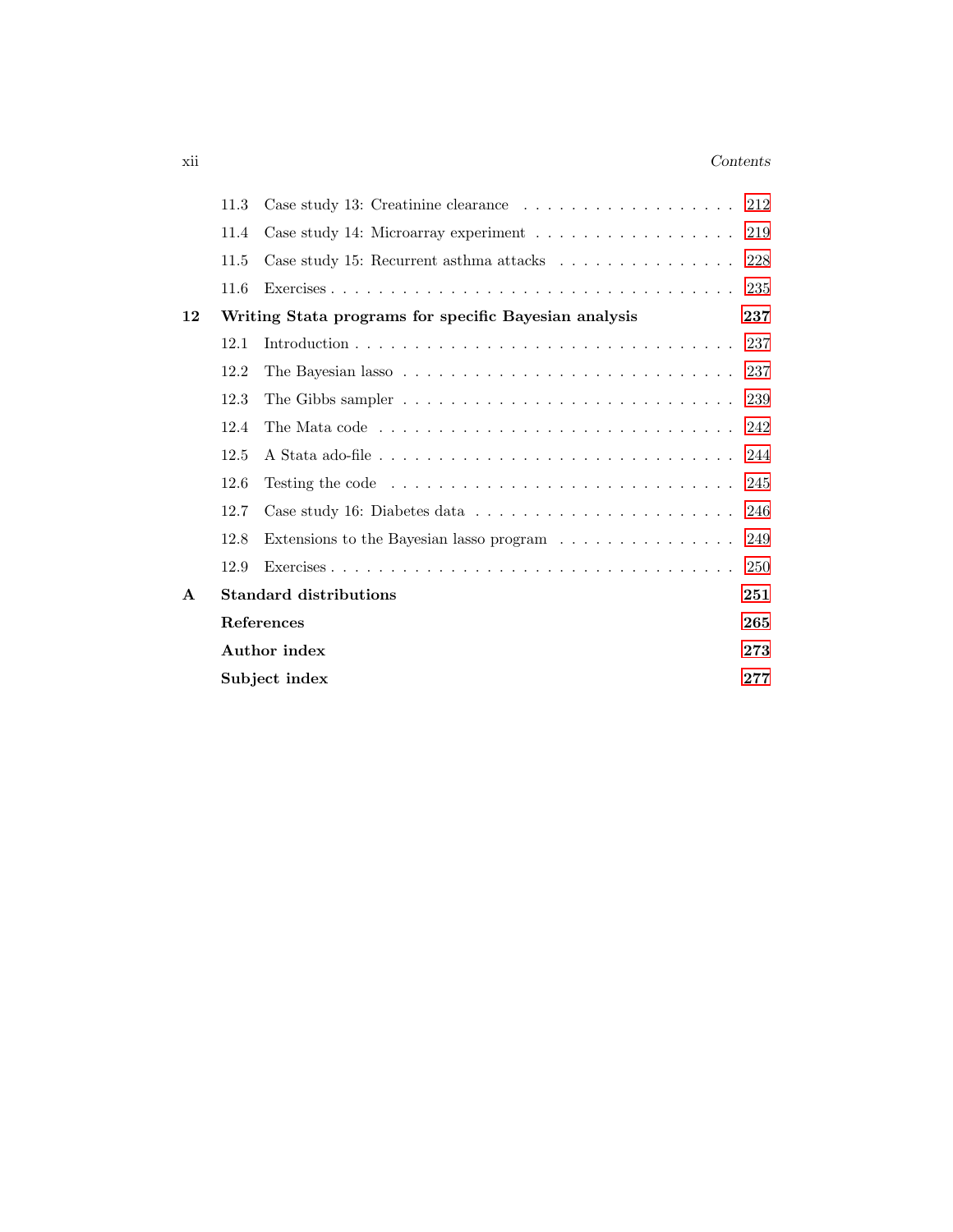(Pages omitted)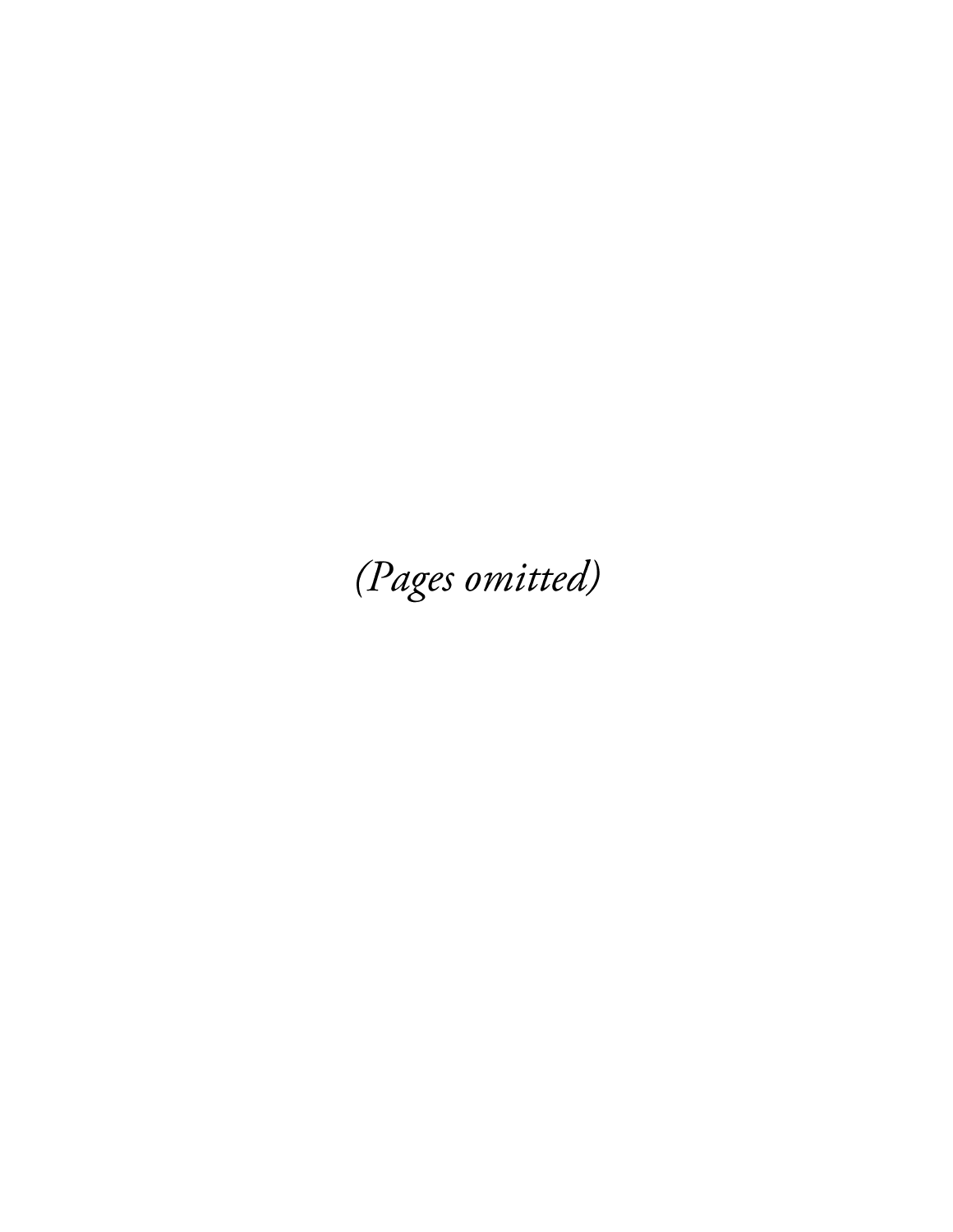## Preface

Bayesian analysis has become increasingly popular in recent years and proved useful in many areas, including economics, medicine, science, and the social sciences. Much of this growth has been fueled not by philosophical concerns about the nature of statistical analysis or by a genuine desire to use prior information but by very practical considerations; the fact is that many complex models are much easier to handle within a Bayesian framework.

The chief limiting factor in adopting Bayesian methods is the availability of software. Thanks to programs such as Stata, most frequentist statistical methods are easy to implement, but Bayesian analyses require their own specialist software. Following theoretical developments in the 1980s, a major step forward in Bayesian computing came about with the creation of the BUGS project, which provided flexible, free software for fitting Bayesian models. The original BUGS program was eventually replaced by WinBUGS, which in turn has given way to an open-source version called Open-BUGS. Unfortunately, while these programs will fit a model, they are not particularly user friendly, and they do not offer the many facilities for data handling, exploratory statistics, and graphics that Stata users take for granted. Consequently, even investigators familiar with WinBUGS tend to do most of their work in traditional statistics packages and only switch to WinBUGS to fit the model.

Thompson, Palmer, and Moreno (2006) describe a suite of Stata ado-files, all beginning with the prefix wb, that help Stata users integrate WinBUGS into their analyses. The idea is that users should be able to store their data in Stata and analyze them in the usual way. Then when they want to fit a Bayesian model, they should be able to prepare it, send it to WinBUGS, and read back the results without ever leaving Stata. The results provided by WinBUGS or OpenBUGS consist of a very large file of simulations, so other programs are provided to help the user read those results into Stata, check the analysis, and summarize the findings. The commands that operate on the results of the WinBUGS run work equally well with Markov chain Monte Carlo (MCMC) simulations produced by any other software, so they are not restricted to use with output from WinBUGS.

Since 2006, OpenBUGS has become available, the original wb ado-files have been extended by adding extra options, and further programs have been added to the collection. New and old versions of the commands can be distinguished between those required to run WinBUGS or OpenBUGS and those used to investigate the resulting MCMC simulations; the former have been collected together as the new commands beginning with the letters wbs, and the latter now form the new commands beginning with the letters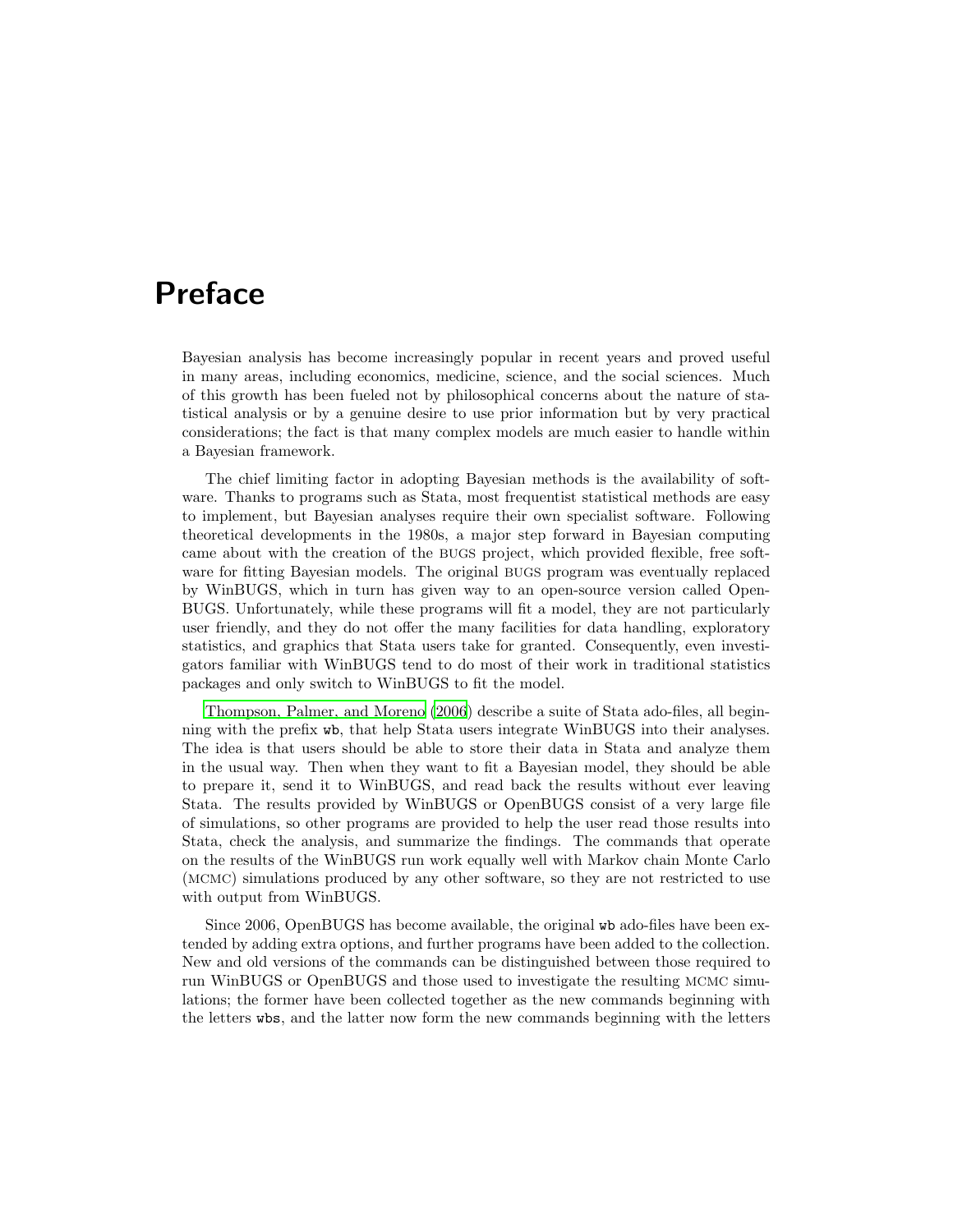mcmc. Thus the updated version of wbrun that runs WinBUGS from within Stata is called wbsrun, and the updated version of wbtrace, the program for drawing a trace or history plot, is called mcmctrace.

In this book, I describe the updated commands and introduce other programs for running Bayesian analyses that do not need WinBUGS or OpenBUGS. Chapter 3 presents a set of new programs collected under the names beginning with the letters mhs for running Metropolis–Hastings samplers, and chapter 4 introduces programs beginning with the letters gbs for running Gibbs samplers. These programs can create MCMC simulations and fit Bayesian models without using WinBUGS. For multiparameter models, it is convenient to have a housekeeping program that cycles through the parameters and stores the MCMC updates. This job is performed by the program mcmcrun, which oversees the fitting process by calling any user-specified combination of the mhs and gbs samplers or even the user's own samplers.

Creating MCMC simulations independently of WinBUGS serves two purposes: first, it can be used as a teaching aid to demonstrate what happens when a Bayesian model is fit; second, it offers an alternative practical method by which users can tackle real problems. The only limitation of using Stata on its own is the time taken by simulationbased Bayesian model-fitting algorithms. While the samplers with command names beginning mhs and gbs work well on small- or moderately sized problems, efficient programming is essential when there are more than about 10 parameters in the model or when the dataset is very large. This means either using Stata's matrix language, Mata, or exporting the problem to WinBUGS; these two approaches are broadly equivalent in terms of speed and are introduced in chapters 7 and 8. Users who are only interested in using WinBUGS or OpenBUGS can skip chapters 2, 3, 4, 7, and 12, though in doing so, they will miss out on the explanation of how MCMC samplers work.

The author's blog can be found at http://staffblogs.le.ac.uk/bayeswithstata/. It is dedicated to the discussion of the use of Stata for Bayesian analysis and to describing future developments of the ado-files introduced in this book.

### Downloading the user-written commands

The user-written commands discussed in this book can be downloaded from within Stata using the following commands:

```
. net from http://www.stata-press.com/data/bas/
```

```
. net install bas
```
To download the do-file to install the user-written Mata code, type

```
. net get bas
```
and then run the mcmclibrarymata.do file.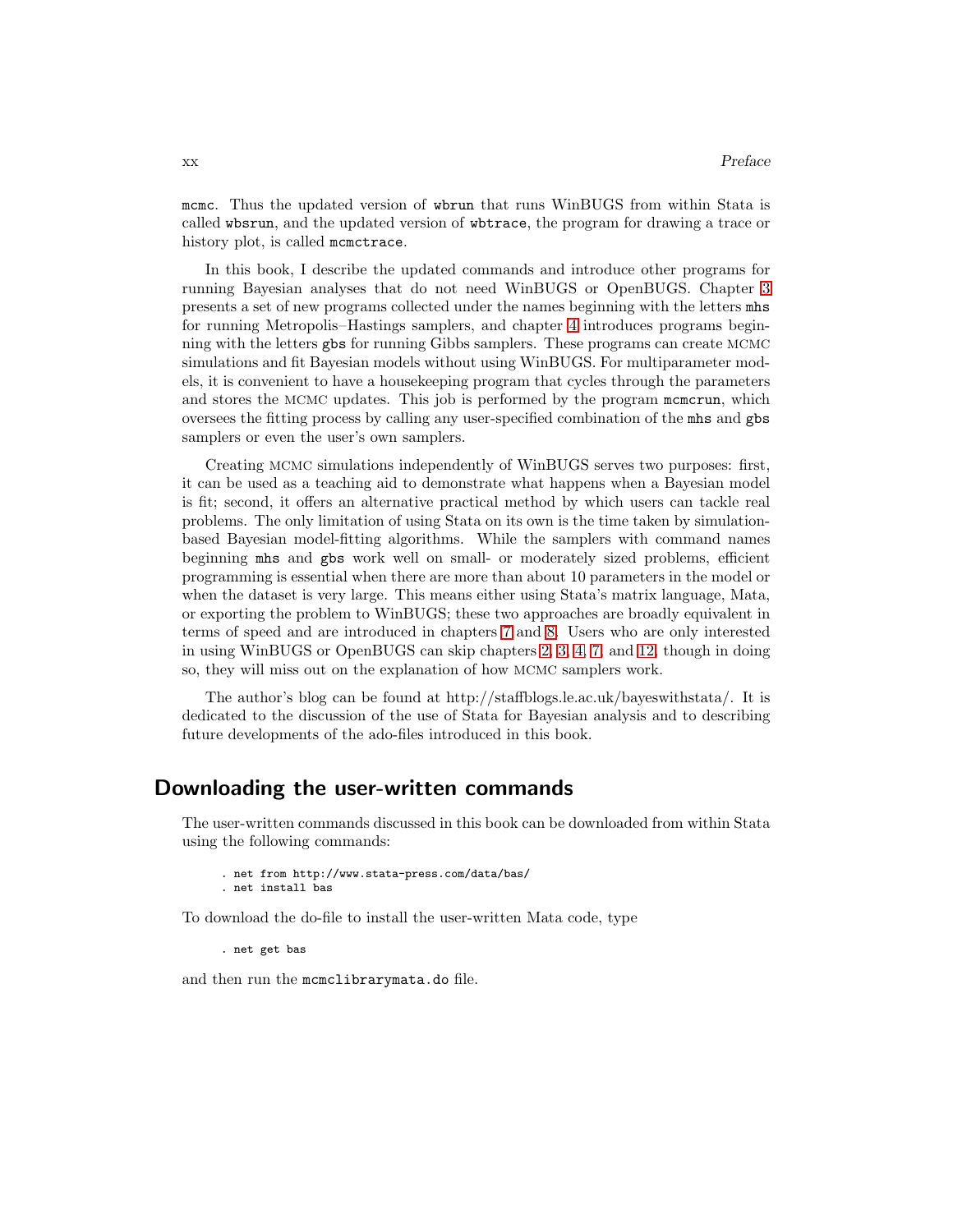(Pages omitted)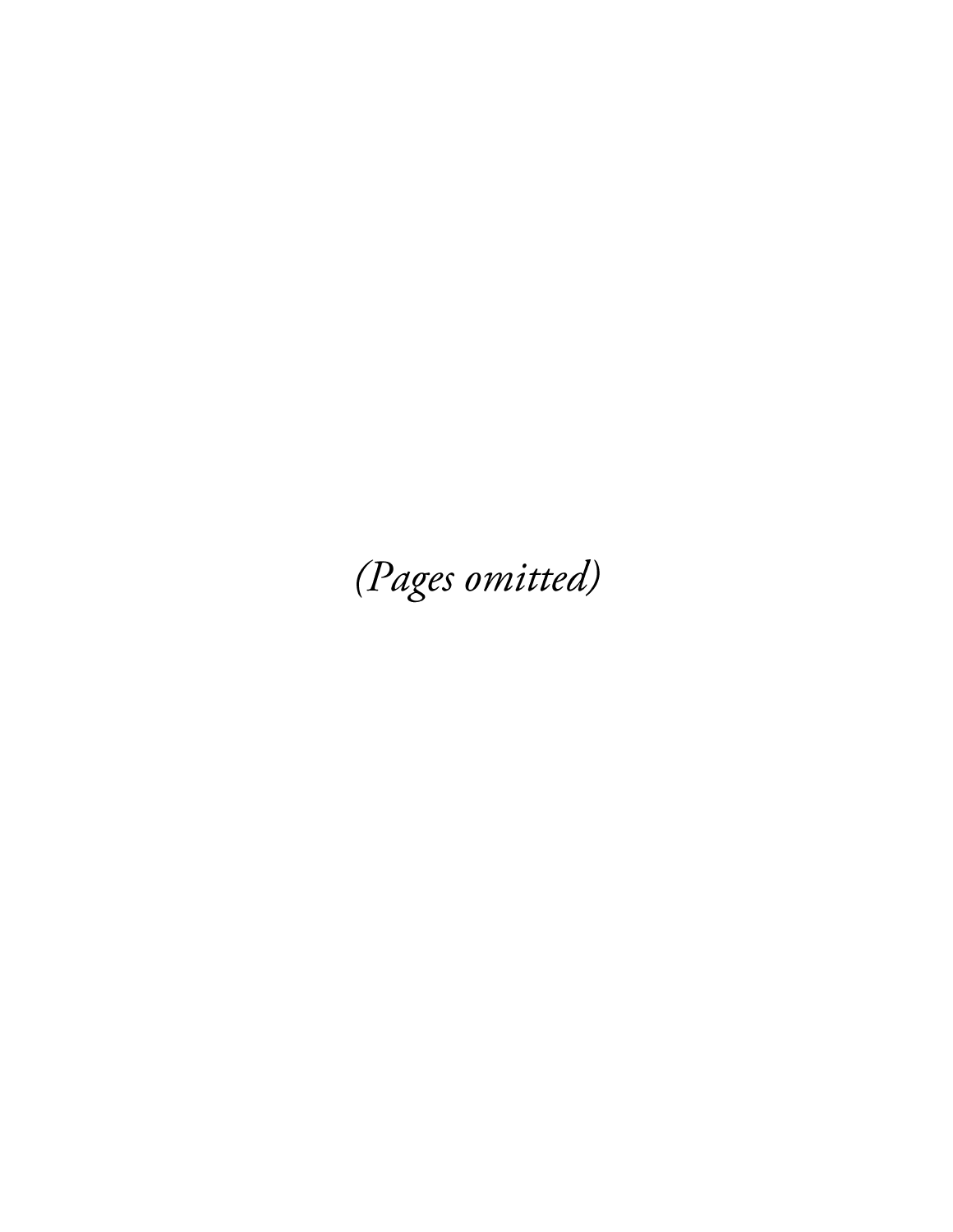## 1 The problem of priors

### 1.1 Case study 1: An early phase vaccine trial

A researcher tests a new vaccine in an early phase clinical trial by giving it to 10 healthy volunteers, 4 women and 6 men. The researcher is interested in the safety of the vaccine rather than its efficacy, so amongst the many recorded measurements is whether the site of the vaccination becomes tender. In the trial, five of the volunteers report tenderness, one woman and four men. Using these data, the researcher wishes to estimate how many people would experience tenderness if the vaccine were to go forward into an efficacy trial involving 3,000 subjects.

Even this simple problem has more than one plausible solution. If the researcher believes that men and women react differently to the vaccine, then the researcher might argue that if he or she were to recruit 1,500 men and 1,500 women, then  $1,500 \times 4/6 +$  $1,500 \times 1/4 = 1,375$  people who would be expected to experience tenderness. However, if men and women react in the same way,  $3,000 \times 5/10 = 1,500$  people who would be expected to report tenderness.

To decide which estimate to use, the researcher might discuss the problem with experts who have wide experience in vaccine trials or might look back over the records of previous trials of similar vaccines to discover whether men and women reacted differently. Suppose that an expert tells the researcher that there is no biological reason why men and women should react differently and that in the expert's experience of similar vaccines, about 40% of both men and women report tenderness. This seems to tip the balance in favor of the estimate of 1,500, but it also suggests a third estimate based on the expert's judgment: 40% of 3,000 is 1,200. If the researcher is willing to accept the expert's opinion on the difference between men and women, why not also make use of the estimate of the proportion experiencing tenderness? Perhaps the researcher could use the estimate in combination with the data from the early phase trial.

In practice, most statisticians would accept the advice of the expert on whether men and women react differently, but fewer would be willing to use the expert's opinion on the proportion who would report tenderness, even though both types of information affect the final answer. Those statisticians willing to use numerical information that does not come from the study being analyzed are referred to as Bayesians; this book considers the methods of statistical analysis that flow from that willingness and, in particular, how those methods might be implemented in Stata. However, before we get into those technicalities, it is helpful to consider why some people are uneasy about using external numerical information.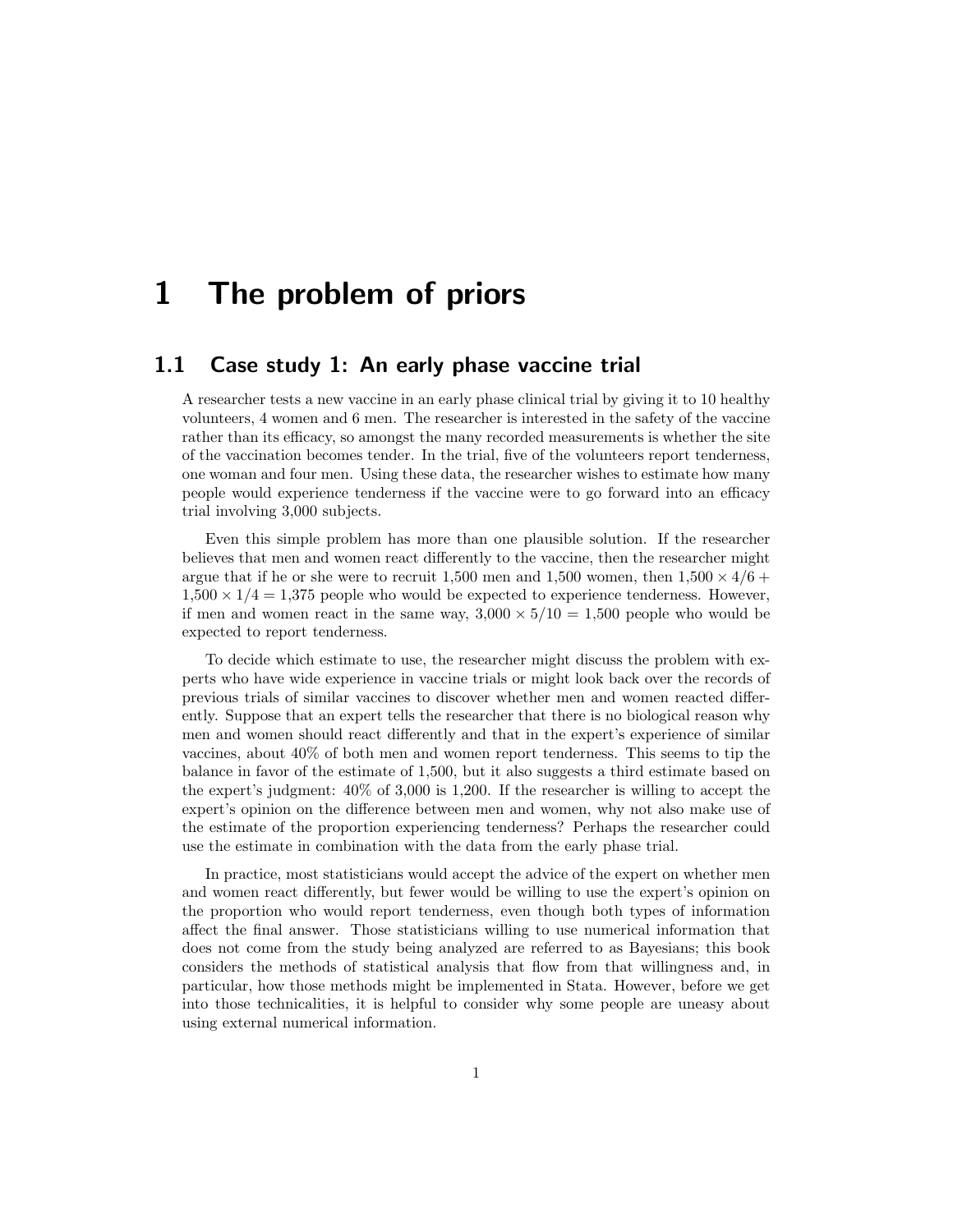The most common objection to the use of an expert's numerical estimate regards subjectivity. The expert's opinion is specific to that individual; had we asked a different expert, we might well have had a different response. When a problem can have different answers depending on which expert we consult, can any answer be relied on? Some would argue that the statistician's job is to summarize the evidence from the current study as objectively as possible. Unfortunately, this argument is undermined by the fact that no analysis is truly objective: subjective judgments are made throughout the planning, conduct, and analysis of any study, and those judgments have an influence on the final answer. For instance, our researcher had to decide whether to adjust for gender and even whether it is sensible to extrapolate from healthy volunteers to the people recruited into an efficacy trial.

Other statisticians argue that although the use of subjective estimates is acceptable in principle, it is impossibly hard to do in practice. To use the expert's opinion, we must decide how much weight to give it relative to the weight that we give to the actual data. In the case of the vaccine trial, this weight will depend on how certain the expert is that 40% of future subjects will experience tenderness. Although 40% is the best guess based on past experience, does the expert think that the percentage for the new vaccine will be something between 35% and 45% or perhaps something between 20% and 60%? Such certainty is difficult to quantify, yet it changes the relative weight given to the expert's opinion compared with the actual data and can greatly influence the final answer. This difficulty is magnified in complex problems in which many factors have to be taken into account because the expert will need to give his or her opinion—with uncertainty—on all of those potentially interrelated factors.

The distinction between Bayesian and non-Bayesian statisticians used to be clear, but in recent years, the barriers between the two traditions have largely disappeared with most statisticians adopting a much more open approach. Experience shows that Bayesian analyses are good for some problems and not so good for others, and unless the expert's opinion is held with great certainty, the actual data will carry more weight in the analysis, and the Bayesian and non-Bayesian answers will be similar.

### 1.2 Bayesian calculations

Before we consider the benefits of the Bayesian approach, it is helpful to set out a typical statistical analysis in more general terms. To analyze a set of data,  $y$ , we must first select a model that describes the trend and natural variation in the data. This model is usually specified in terms of a set of parameters,  $\theta$ , that allow the model to be tuned to fit the observations. So the model describing the probability of observing a particular set of data can be written as  $p(y|\theta)$ . Once the general form of the model has been selected, we need a method for using the data to guide us in selecting sensible values for the parameters.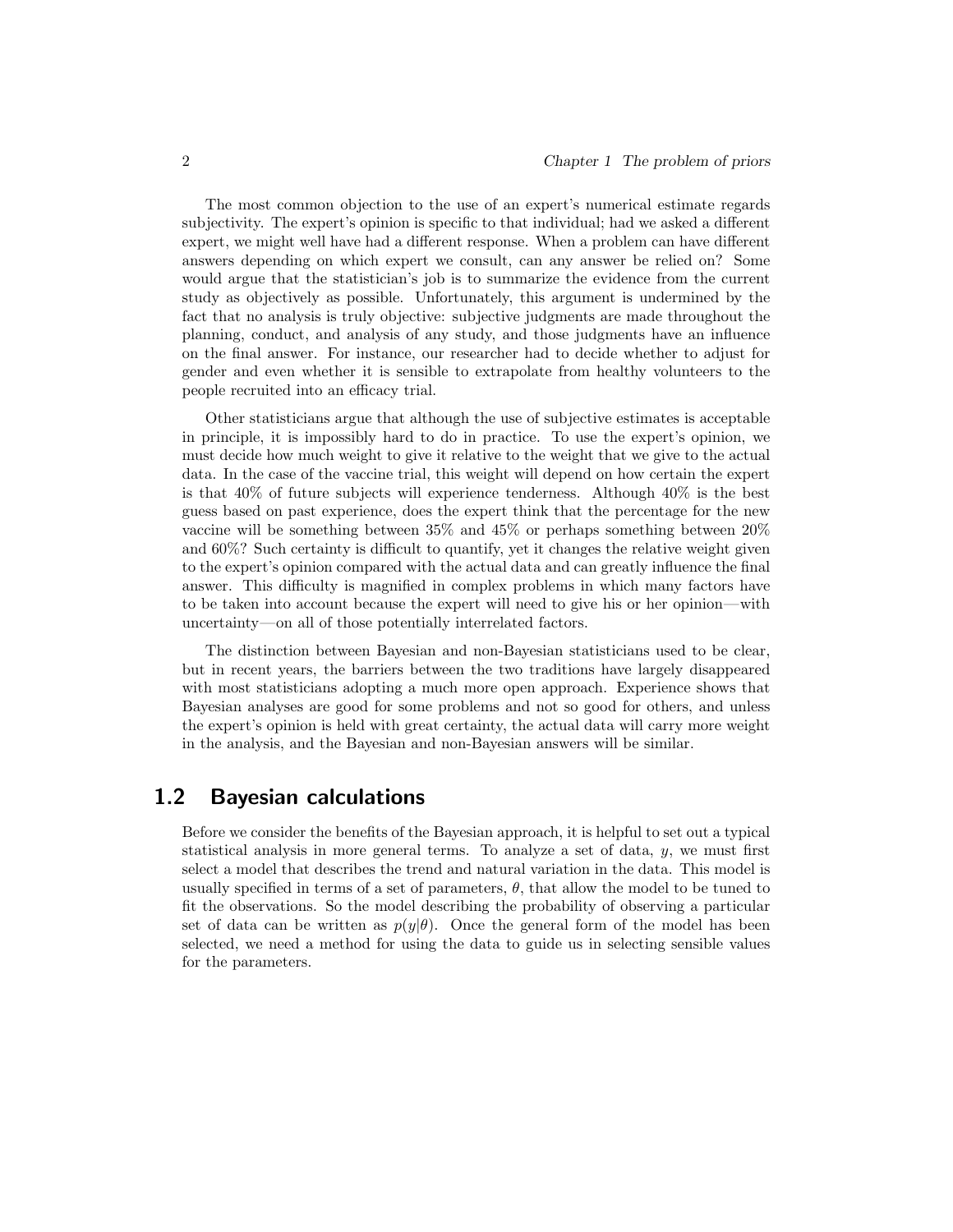#### *1.2 Bayesian calculations* 3

In the case of the vaccine trial, 5 out of 10 subjects reported tenderness, so  $y = 5$ , and a possible model for the data is the binomial, which depends on a single parameter,  $\theta$ , representing the probability that an individual reports tenderness. Under this model,

$$
p(y|\theta) = {10 \choose y} \theta^y (1-\theta)^{10-y}
$$

In the Bayesian approach, the expert's beliefs about all possible values of the parameter must be specified as a *prior distribution*,  $p(\theta)$ ; in this way, we capture both what we expect to find and our uncertainty. In specifying this prior, we must not be influenced in any way by the data that we are about to analyze, so it is best to specify the prior before seeing the data. The prior could take any form, but for illustration, suppose that the expert believes that the true value of  $\theta$  could be anything between 0.3 and 0.5 and that within those limits, any value is just as likely as any other. This prior would be represented by a uniform distribution

$$
p(\theta) = \begin{cases} 5 & 0.3 < \theta < 0.5 \\ 0 & \text{otherwise} \end{cases}
$$

Combining the data and the prior opinion is now a noncontroversial exercise in probability and relies on Bayes' theorem,

$$
p(\theta|y) = \frac{p(y|\theta)p(\theta)}{p(y)}
$$

Here  $p(\theta|y)$  is referred to as the *posterior distribution* of  $\theta$  because it describes what we believe about  $\theta$  after combining our prior opinion with the data.  $p(y|\theta)$  is the same likelihood that forms the basis of many traditional analyses, and the denominator,  $p(y)$ , is the probability of the data averaged over all possible values of  $\theta$ , so  $p(y)$  =  $\int p(y|\theta)p(\theta)d\theta.$ 

Figure 1.1 shows our prior and posterior beliefs about  $\theta$  for the vaccination data. Notice how the observation of 5 out of 10 has shifted our beliefs toward  $\theta = 0.5$  and away from  $\theta = 0.3$  and also how values totally excluded by the prior will have no posterior support whatever the data might suggest. This plot was created in Stata, but because our interest here is in the principles of Bayesian analysis, the description of the code that was used is postponed until the start of chapter 2.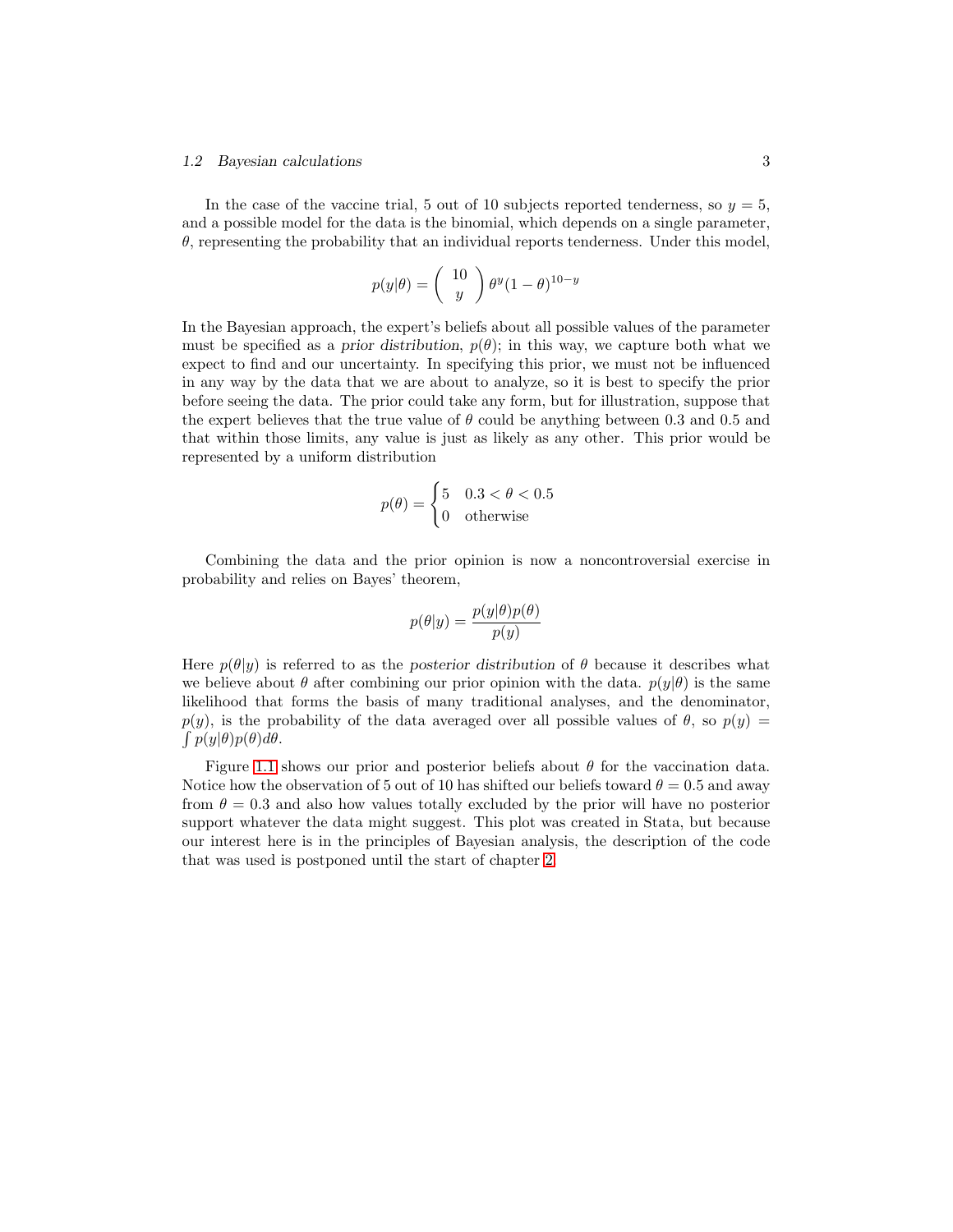

Figure 1.1. Prior and posterior distributions of beliefs about  $\theta$ 

Often the results of an analysis will be used to make predictions about data that will be seen in the future; here we will denote such future data by y <sup>∗</sup> and its *predictive* distribution by  $p(y^*)$  and denote predictions informed by past data, y, by  $p(y^*|y)$ . Once again the formula for calculating the predictive distribution follows from standard probability theory; it is either

$$
p(y^*) = \int p(y^*|\theta)p(\theta)d\theta
$$

or, if we have past data available to refine our estimates of the parameters,

$$
p(y^*|y) = \int p(y^*|\theta)p(\theta|y)d\theta
$$

That is, the predictive distribution based on previous data is derived by averaging the data-generating model over our posterior beliefs about the parameters.

### 1.3 Benefits of a Bayesian analysis

Once we have calculated the posterior distribution,  $p(\theta|y)$ , we can make probability statements about  $\theta$ , for instance, by finding the probability that  $\theta$  lies within some specified range. Such probabilities have to be interpreted in a similar way to the prior (that is, as subjective expressions of our posterior beliefs about  $\theta$ ), but at least they refer to the actual problem before us. This is in marked contrast to more traditional measures, such as the 95% confidence interval, that rely on repeated sampling for their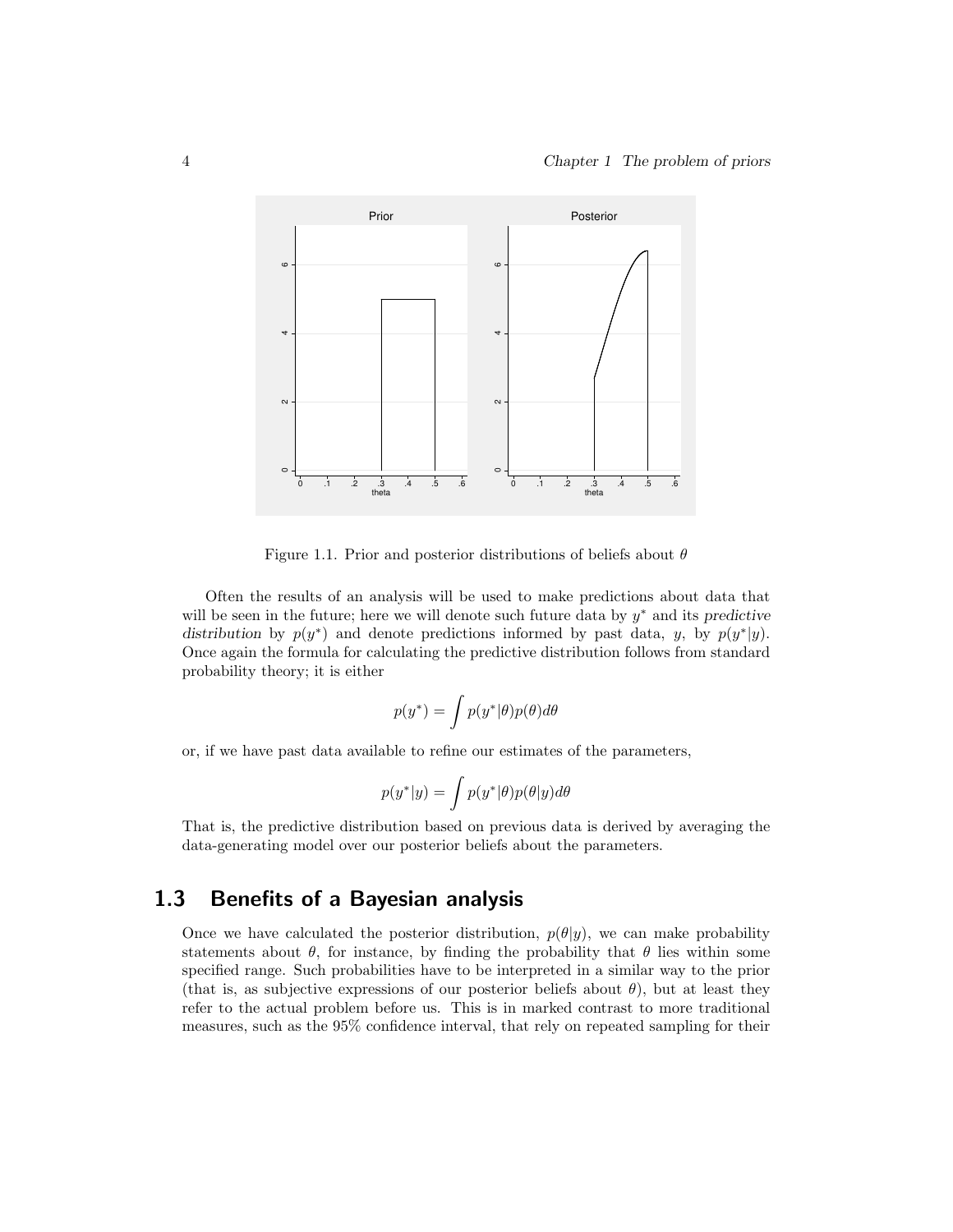meaning. Non-Bayesians have to imagine repeated samples of data drawn under the same model so that they can say 95% of such samples would produce confidence intervals that include the true value of  $\theta$ . Of course, that statement tells us nothing about the properties of our particular confidence interval. The Bayesian analysis is more directly relevant to our study but at the expense of making our statements conditional on both the model and the prior.

Modern simulation methods for calculating posterior distributions have proved so powerful that they have completely turned the tables on more traditional approaches to statistics. Previously, Bayesian statisticians could tackle only relatively simple problems in which the mathematics was tractable or the integrals could be evaluated numerically, while non-Bayesians could tackle many more problems before encountering this type of constraint. With simulation methods, Bayesians can now fit almost any model that they choose, while non-Bayesians still run into computational problems when models contain large numbers of random effects or awkward hierarchical structures. This new freedom has made Bayesian analysis much more attractive and is probably the driving force behind the wider acceptance of the approach.

Now that Bayesian statisticians can choose more or less any model that they think describes the data, the quality of the analyses that they produce ought to have improved. Unfortunately, this new freedom has sometimes led to the creation of needlessly complex models that are almost impossible to verify and that have so many potentially interacting key assumptions that a thorough sensitivity analysis is ruled out. Simplicity is still a virtue, even in Bayesian analysis.

### 1.4 Selecting a good prior

Even experienced researchers analyzing simple problems find it difficult to specify their prior distribution. Experts unfamiliar with Bayesian analysis find it particularly difficult, and considerable effort has gone into devising methods of eliciting good prior information from individuals and groups. Such methods will always have their limitations, so just as statisticians are used to thinking of their models as being useful approximations rather than as true data-generating mechanisms, researchers should also think of their priors as acceptable approximations.

When the results of an analysis are intended for use by a small number of individuals, then those people can agree among themselves about the form of the prior distribution and so obtain an acceptable Bayesian analysis. However, when research is intended for general consumption, as in the case of a scientific study reported in an academic journal, then the grounds for choosing an appropriate prior are no longer clear. If the authors of the article are allowed to use their own priors, then the possibility exists that some unscrupulous authors will select the priors to skew the results and influence the conclusions. To avoid this, either the authors would have to exert a great deal of effort to explain whether the result is sensitive to the choice of a prior or the authors would have to use some standard or reference prior.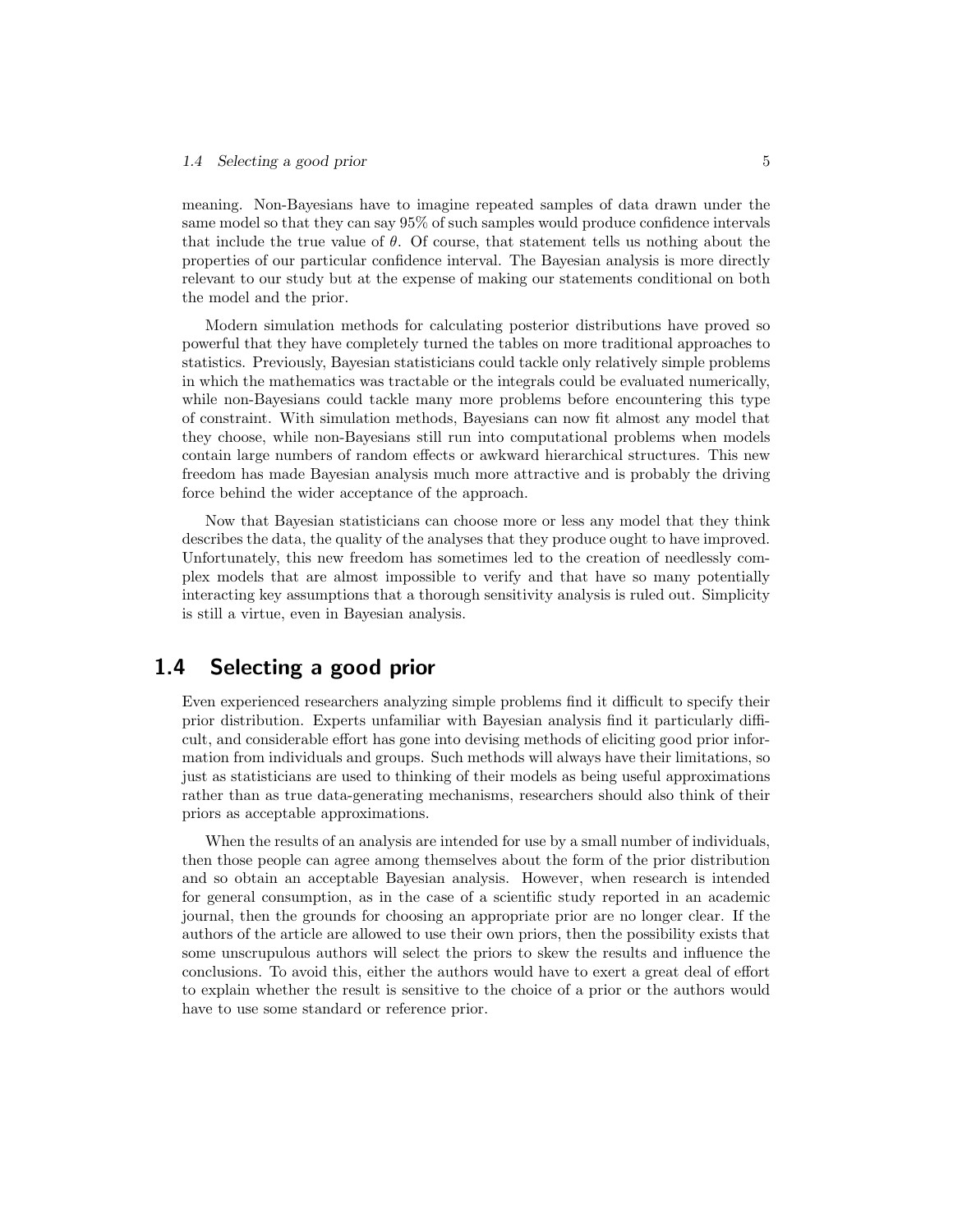The use of a prior that is not chosen to reflect the views of a particular person or group of people is sometimes referred to as objective Bayesian analysis, although this name is not really appropriate. Usually the standard prior is chosen to have a small influence on the results so that the data dominate. So far the search for a general definition of a minimally informative prior has not been successful; it is common to choose vague priors that are relatively flat over a wide range of values in the hope that they will be noninformative in the sense of having little impact on the final answer.

Early Bayesian analyses were dominated by completely flat priors that extended over the full range of the parameters. When the parameter has an infinite range, a flat prior will not integrate to one and is described as improper. An improper distribution cannot really be said to represent probabilities and at best is an approximation to a uniform distribution over a very large but finite range. Even though improper priors do sometimes lead to proper posterior distributions, their use has fallen out of favor, and they are generally avoided in modern Bayesian analyses.

Before simulation methods were available for calculations in a Bayesian analysis, it was common to choose priors that simplified the mathematics and made the integrals tractable. It became popular to seek out priors that lead to posteriors from the same family. Thus, if we are using a binomial model with parameter  $\theta$  and choose a beta distribution for the prior, say, beta(a,b), then the posterior distribution of  $\theta$  will also be a beta distribution but with parameters beta $(a + y, b + n - y)$ . Such priors are said to be conjugate. Unfortunately, conjugate priors only exist for a few simple problems, and it is questionable whether the form of the prior should be dictated by mathematical convenience, even if we accept the idea that the prior is only an approximation to our beliefs.

The search for proper noninformative priors is made more complex by the fact that the properties of a prior distribution may be altered by a change of scale. For example, take the problem of setting a prior for a standard deviation. One vague distribution that might be used is a uniform between two limits, say, uniform $(0,10)$ . Under this prior, all standard deviations between 0 and 10 are thought equally likely, so the prior probability that the standard deviation is over 6 is 0.4. Now suppose instead that we had decided to work in terms of the variance. We might have opted for a flat distribution over an equivalent range, uniform $(0,100)$ ; in this case, the probability that the variance is over 36 (standard deviation over 6) is 0.64. A flat distribution for the standard deviation does not give the same results as a flat distribution for the variance.

Even more disturbing than the problem of changing scale is the sensitivity that results can have seemingly small changes in the prior. Once again, take the problem of the prior for a variance. For mathematical convenience, it is common for Bayesians to work on the scale of the precision, which is equal to one over the variance. Because the precision must be positive, a popular vague prior is a gamma distribution with mean one and a large variance. Such a distribution will be relatively flat over a large range of positive values. Unfortunately, as Gelman (2006) has demonstrated, the posterior estimate of the precision can be sensitive to the arbitrary choice of the variance of the gamma prior; thus the gamma prior with large variance has declined in popularity.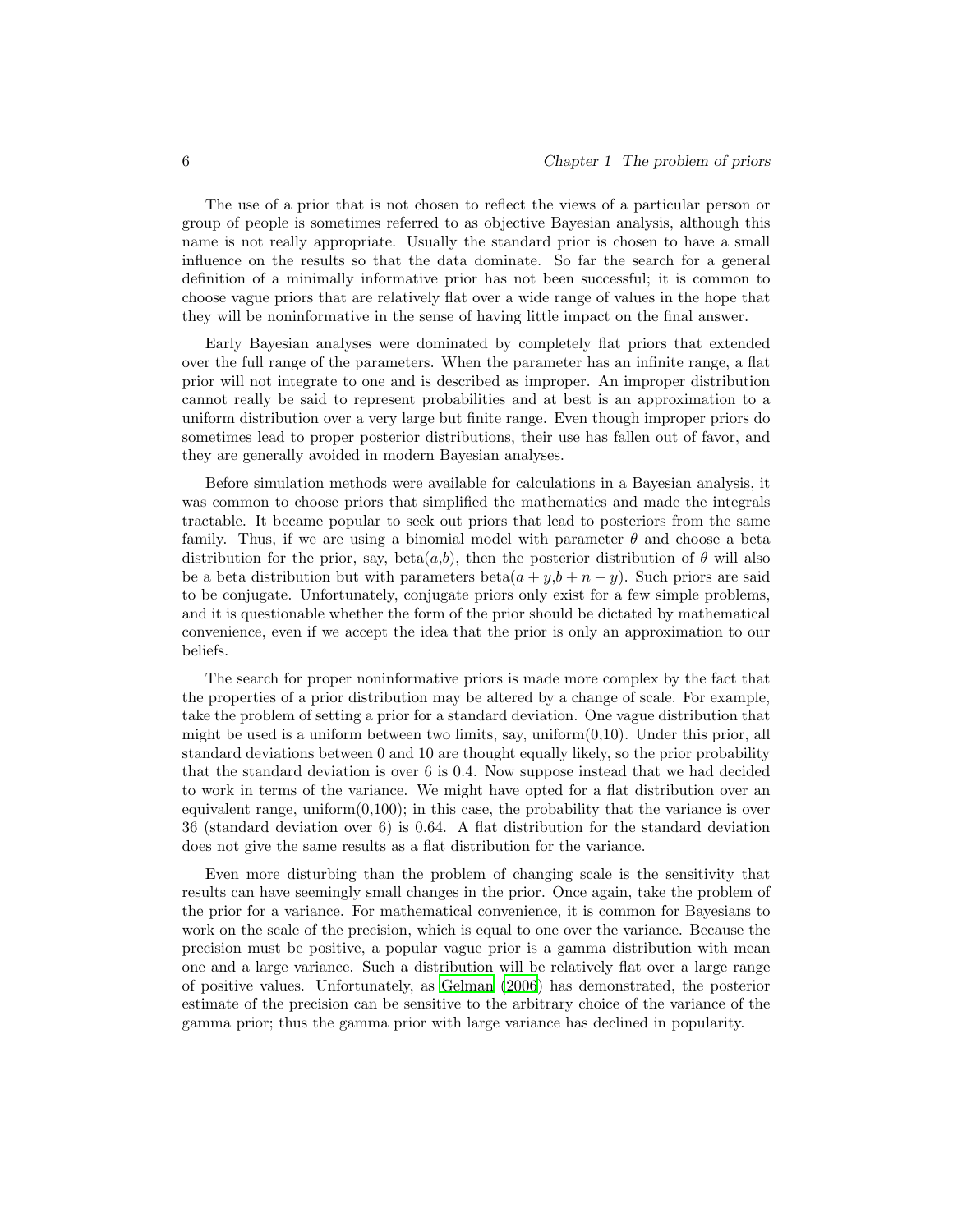#### *1.5 Starting points* 7

When researchers select priors intended to be noninformative, it is tempting to play it safe and extend them over huge ranges, well beyond any value that might realistically occur. However, such impossibly wide priors can create problems when simulation methods are used to investigate the posterior distribution. Very wide priors might cause the simulation to investigate extreme parameter combinations, which could slow down the algorithm or even cause numeric overflow when the posterior is evaluated. Realistically vague priors are generally preferable to impossibly wide priors and have the advantage of making researchers think about their models. Seeking realistic priors will avoid the situation in which, for example, a normal prior with mean 0 and variance 10,000 is routinely used for all parameters that represent means, including perhaps one that represents the average human femur length measured in millimeters.

Three general statements can be made about the selection of noninformative priors: first, automatic choices are potentially dangerous, so it is much better to put some thought into the actual range of plausible values of the parameter; second, vague priors that completely exclude theoretically possible parameter values should be used only after careful thought; and third, whatever choice is made needs to be assessed in a sensitivity analysis to see whether small changes to the prior have a noticeable effect on the results.

### 1.5 Starting points

Much of the early literature criticizing Bayesian statistics has become outdated because of the enormous progress that has been made in the subject over the last decade or so, and a starting point is the recent article by Gelman (2008). Although the author accepts the Bayesian approach himself, he still manages to convey many of the objections that people have to the use of Bayesian methods, including doubts about subjectivity and the excessive complexity of some Bayesian analyses. The article is followed by a series of equally informative discussions and a rejoinder.

The distinction between objective and subjective Bayesian analysis is well summarized by Berger (2006), who puts the case for objective methods, and Goldstein (2006), who puts the case for subjective methods. These articles are also accompanied by discussion articles and rejoinders. An interview with Jose Bernardo conducted by Irony and Singpurwalla (1997) provides an interesting overview of many different types of priors seen from a subjective standpoint. Natarajan and McCulloch (1998) and Gelman (2006) consider practical problems that can arise when supposedly noninformative priors are used.

Eliciting subjective priors from an expert is a complex problem with its own extensive literature. Good starting places for reading on this topic are the Elicitation of Experts' Probabilities website, http://www.shef.ac.uk/chebs/research/themes/elicitation/, and a systematic review by Johnson et al. (2010).